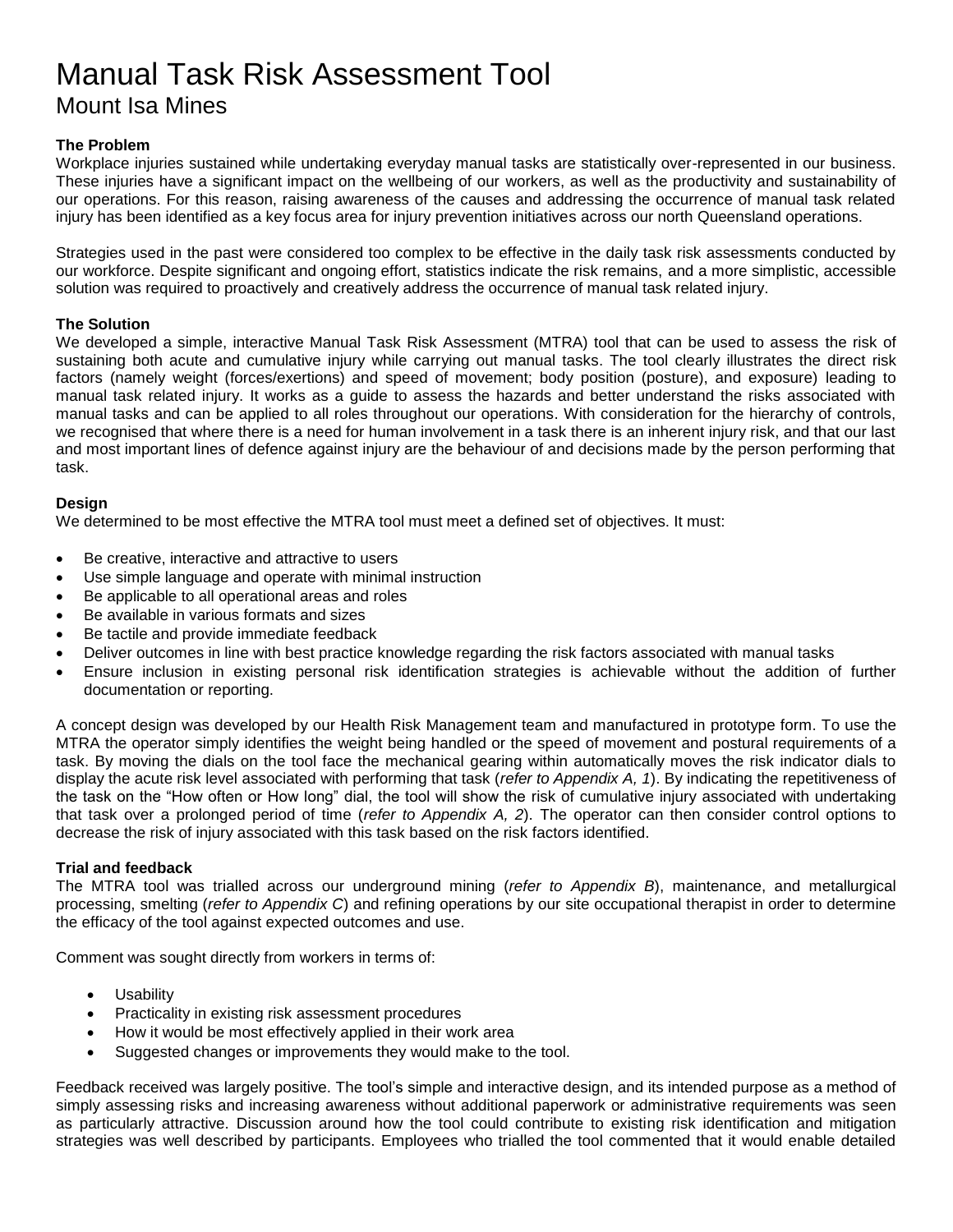description of specific manual tasks and the associated risks, without having to guess the level of potential risk and the effectiveness of controls.

#### **Introduction into our business**

The final design and mechanical development of the assessment tool was undertaken in collaboration between Joel Edson, Occupational Therapist Mount Isa Mines and Michael Farrell of Calculated Engineering. The MTRA has been made available in the following formats:

| <b>Format</b> | <b>Dimensions</b>                                    |
|---------------|------------------------------------------------------|
| Wall mounted  | 1200mm x 1000mm                                      |
| Desk size     | 370mm x 230mm                                        |
| Handheld      | 200mm x 150mm                                        |
| e-MTRA        | N/A (electronic version available via site Intranet) |

*Note: Since its introduction in mid 2012, the e-MTRA has been used by more than 1000 unique visitors (refer to Appendix D)*

Implementation occurred step-by-step as an adjunct to current processes and was integrated into other relevant training provisions like manual handling, hazard identification and risk assessment. This process included the development of procedures for reporting and use, both formally and informally, in personal and other risk assessment frameworks, development of electronic recording mechanisms, and, integration with existing electronic reporting formats.

The tool is currently in use across our metallurgical concentrating and smelting operations, our underground copper mine, and is progressing with the underground and open cut zinc lead mine mines. As stated each area has internally driven the use of the tool to meet specific area needs.

#### **Benefits**

The ability of a worker to effectively identify hazards and assess risk is likely to provide the best protection from accident or injury. Performance of this process varies significantly depending on a variety of factors, one of the most common being the perceived complexity in identifying and documenting the hazards and associated risks. This all too often results in the routine recording of standard statements demonstrating either a lack of ability to identify and/or record the hazards identified and risks assessed. A review of both Personal Risk Assessment (PRA) and Job Safety Environment Analysis (JSEA) documents over a period prior to implementation of the tool demonstrated the routine standard reference to manual task risk with very little if any specific detail regarding the type of injury (acute or chronic), the body part at risk or reasons why the risk existed (for example, due to forces/exertions, postures or exposure). This is not to suggest that the workers are unable to identify the relevant information in cases of obvious manual task risk, for example, handling heavy objects, rather that they have not been provided with a framework to identify risk factors in less obvious circumstances or to record this information.

A review of documents post implementation has identified improvement in the detail provided and also in controls specific to the risks identified where the tool has been used, although we recognise that changing long-established patterns requires a long-term commitment. However, early statistics are proving promising: in 2012 Mount Isa Mines achieved a 41 per cent reduction in our annual Total Recordable Injury Frequency Rate. While it is difficult to attribute this improvement to one health and safety initiative alone, given the MTRA tool is already resulting in increased awareness of manual task risk, we are confident that its implementation has played a significant role in our improved safety performance over the past year.

Another unforeseen benefit of the tool has been in its use as a referral indicator for specialist advice regarding manual task risk. A number of work areas have utilised the tool to identify key manual task risks for referral to the site occupational therapist for further analysis and control. Not only has this lead to increased attention to manual task risk but has also resulted in the identification and implementation of high level engineering controls to mitigate risk.

Along with awareness and engagement, we expect that workplace understanding of specific manual task risk factors, and therefore control options, will naturally develop as use of the assessment increases. The driving intent for the development of this tool is to protect our workers and reduce injury. Given the size of our operations, the roll out of the MTRA tool across our Mount Isa Operations, and its value as a simple and engaging way to increasing awareness of manual task risk, has the potential to improve the wellbeing and safety of work practices for almost 5000 people.

#### **Transferability**

The MTRA tool has application potential not only across the resources industry but any industry where manual tasks pose an injury risk and where greater understanding of risk factors, and therefore control options, is desired. The key element here is the focus on individual understanding and awareness of manual task risk and its contributing factors. Much of the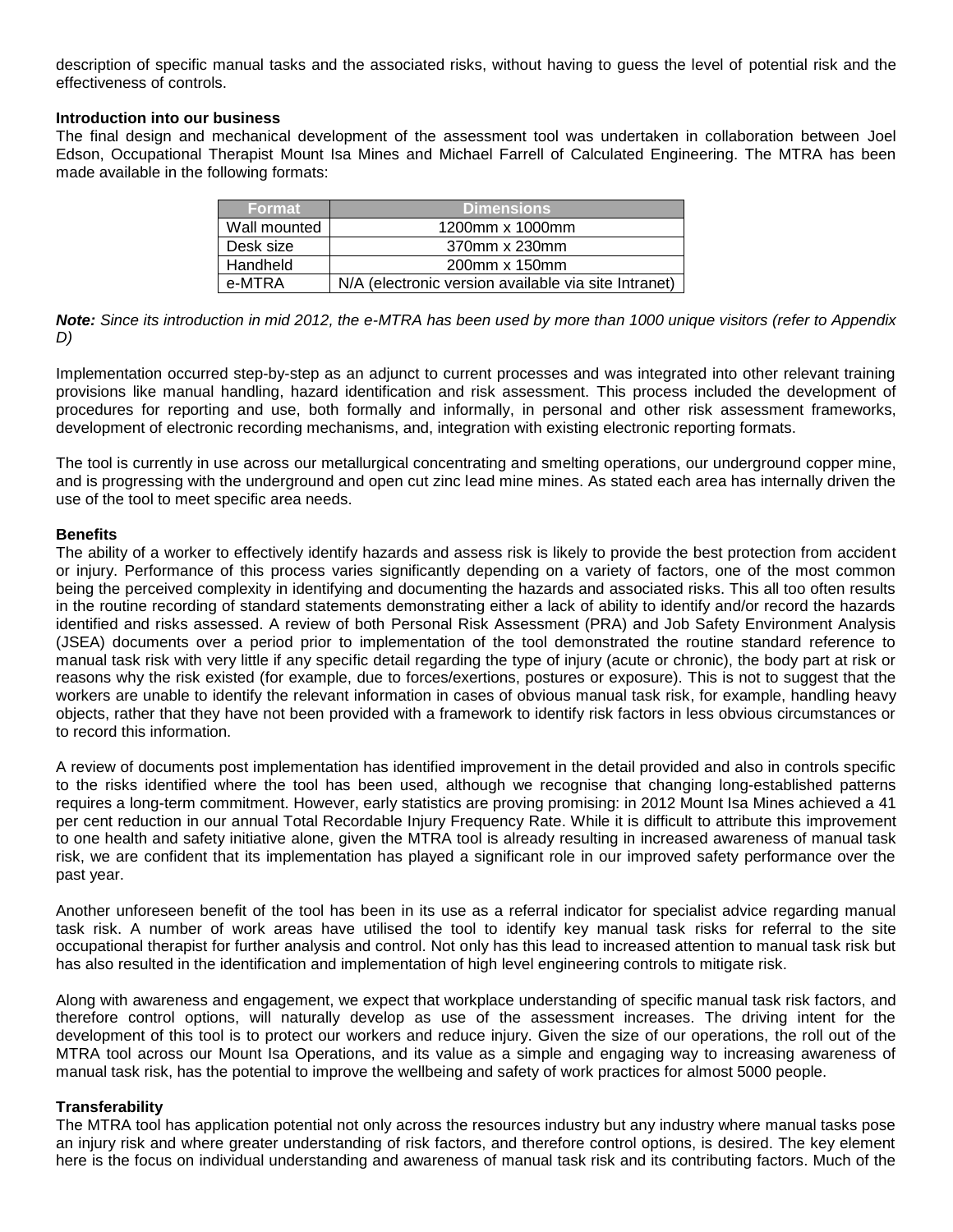information made available to operational personnel is derived from academic biomechanical and ergonomic material and is presented in a way that is too technical and complicated to be effective. This assessment tool has applied the relevant academic knowledge, in a format guided by the workers who will be using it to ensure clarity, relevance and effectiveness.

#### **Innovation**

Although the design is based on the existing "tie-line" principle, the application to manual task risk is unique. There have been valid and effective attempts by various companies across a range of industries to mitigate manual task risk however, based on the research conducted, this assessment tool has addressed the issue in a new, creative and innovative way.

#### **Cost**

Financial and human resources have been committed to the design, prototype manufacture, trial and implementation of the MTRA tool at Mount Isa Mines. Ongoing human resource requirements to support the implementation and ensure sustainability are likely. Future investment, however, is economical when balance with the improved understanding of manual task risk and safety benefits the MTRA will bring to our workforce. Capital expenditure in the purchase of the tools by the operational areas varies depending on worker numbers and intentions for use with prices ranging from \$250 for the handheld versions to \$2000 for the wall mounted. The electronic version was developed in-house by our IT team, and therefore did not require any additional outlay over and above the business's normal operating costs.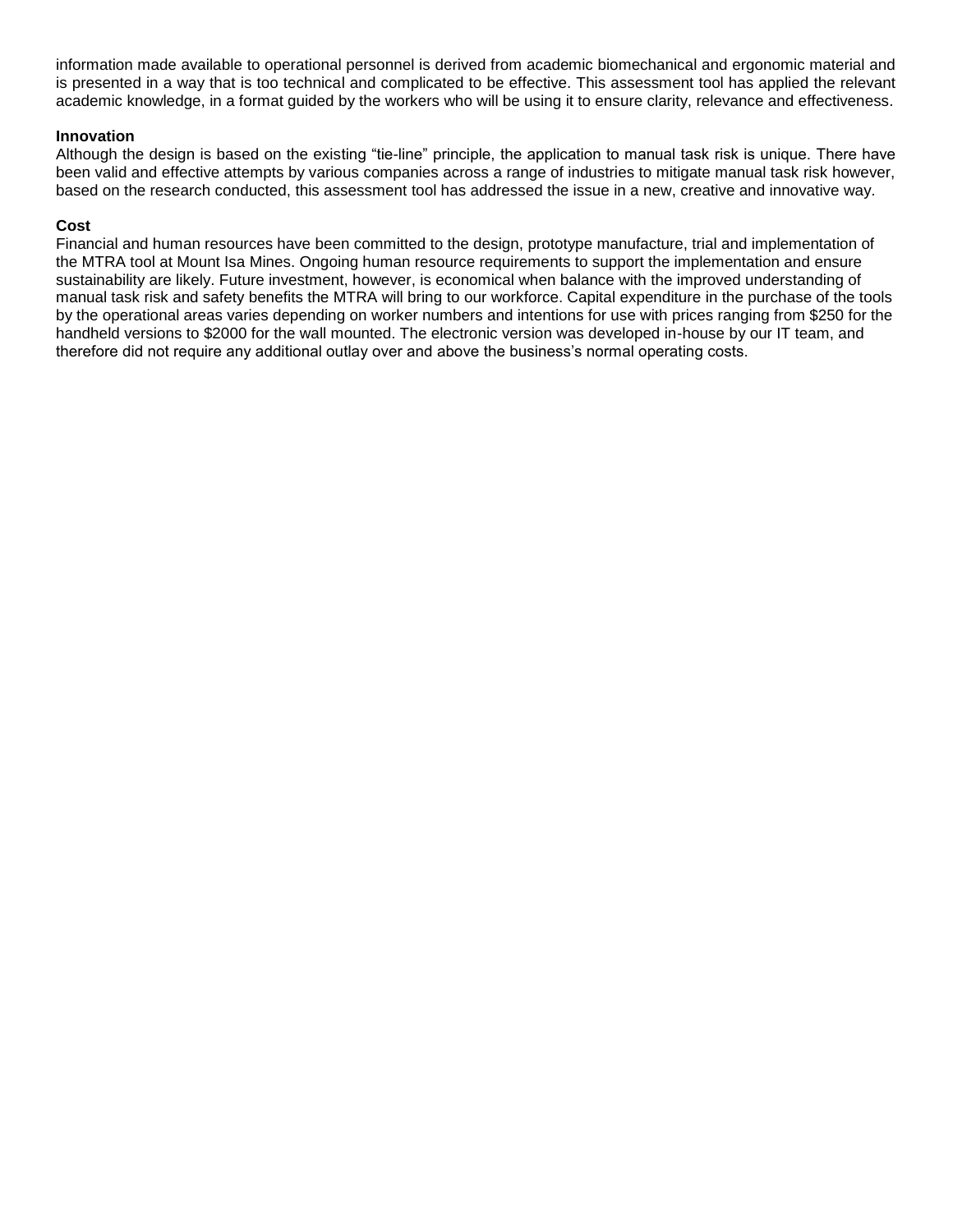#### Appendix A

*1.* The images below illustrate the risks associated with lifting a load (5 kilograms, then 15 kilograms), using midrange movements. The task is classified as rare, or not undertaken often. *Note the increase in risk levels (both immediate and long term) as the weight of the load increases.*



2. The image below illustrates the risks associated with the same task (lifting a 5 kilogram load using mid-range movements), however, this time the task is classified as constant, or undertaken more than 80 percent of the time. *Note the low immediate risk level, but the high long-term risk level.*

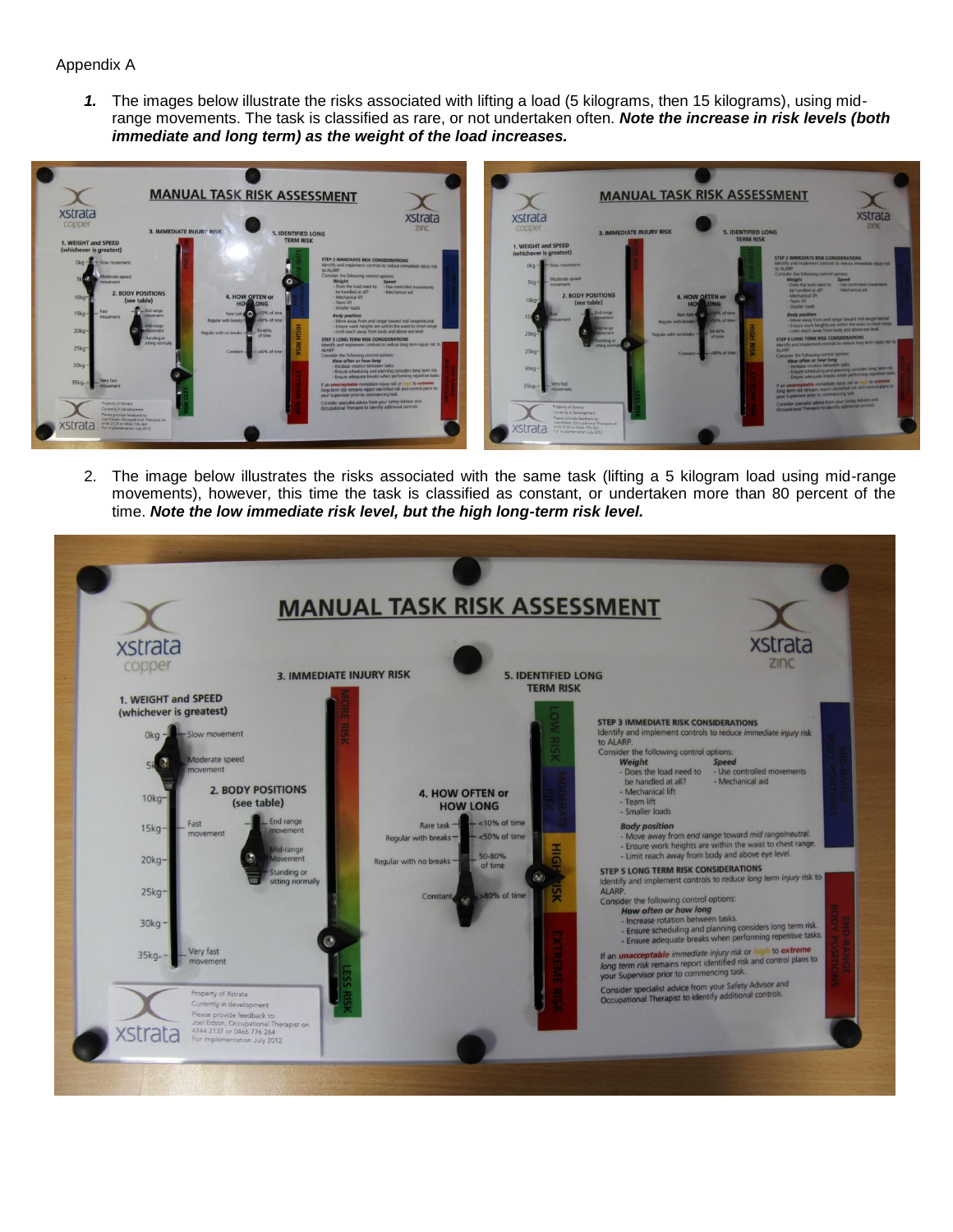### Appendix B



Joel Edson, Occupational Therapist Mount Isa Mines (*top right*) overseeing Crushing and Conveying team from our underground copper mine using the MTRA in a pre-start risk assessment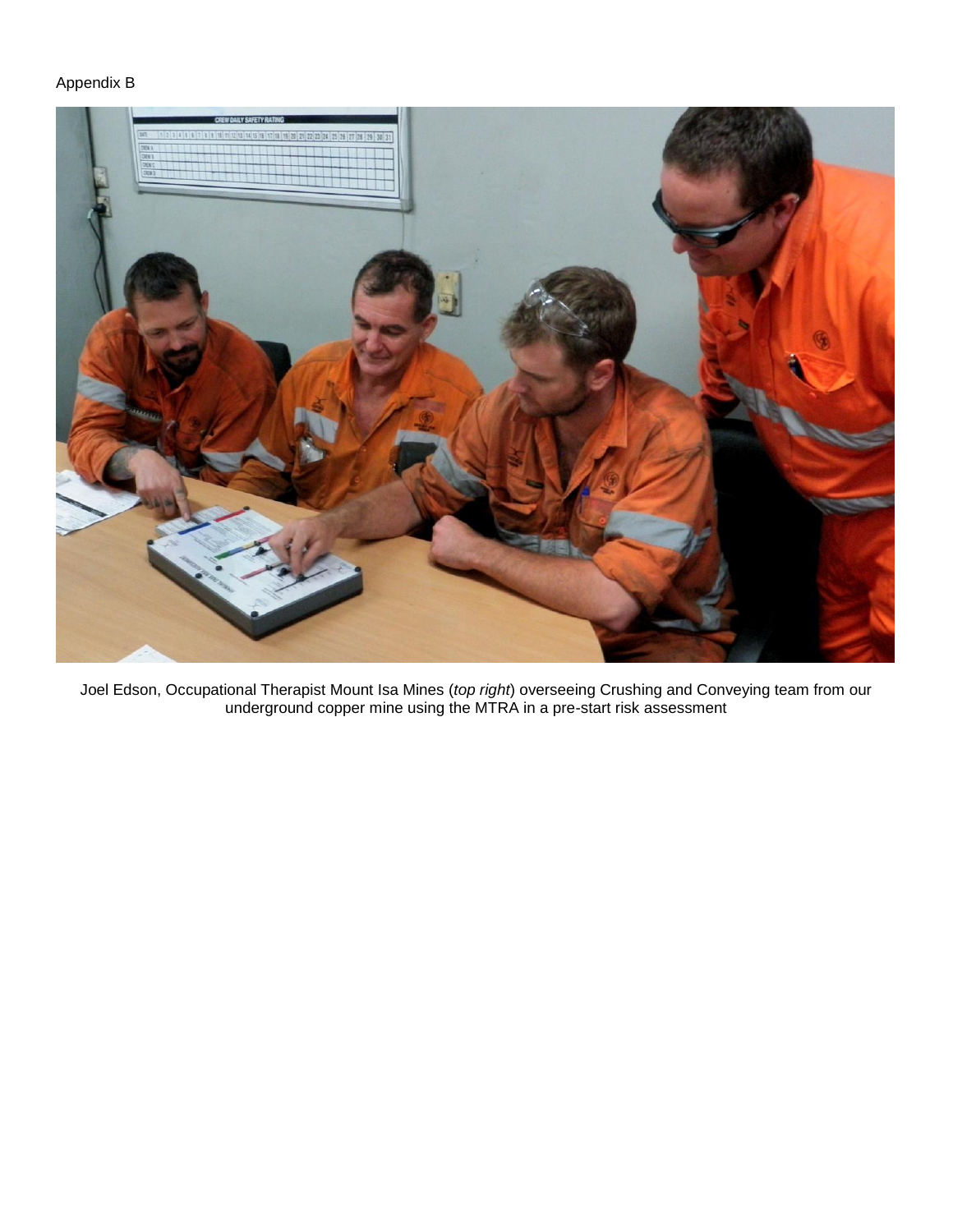# Appendix C



Joel Edson, Occupational Therapist Mount Isa Mines using the MTRA to conduct a Manual Task Risk Assessment with Shayne Dunbar, Anode Production Supervisor Mount Isa Copper Smelter